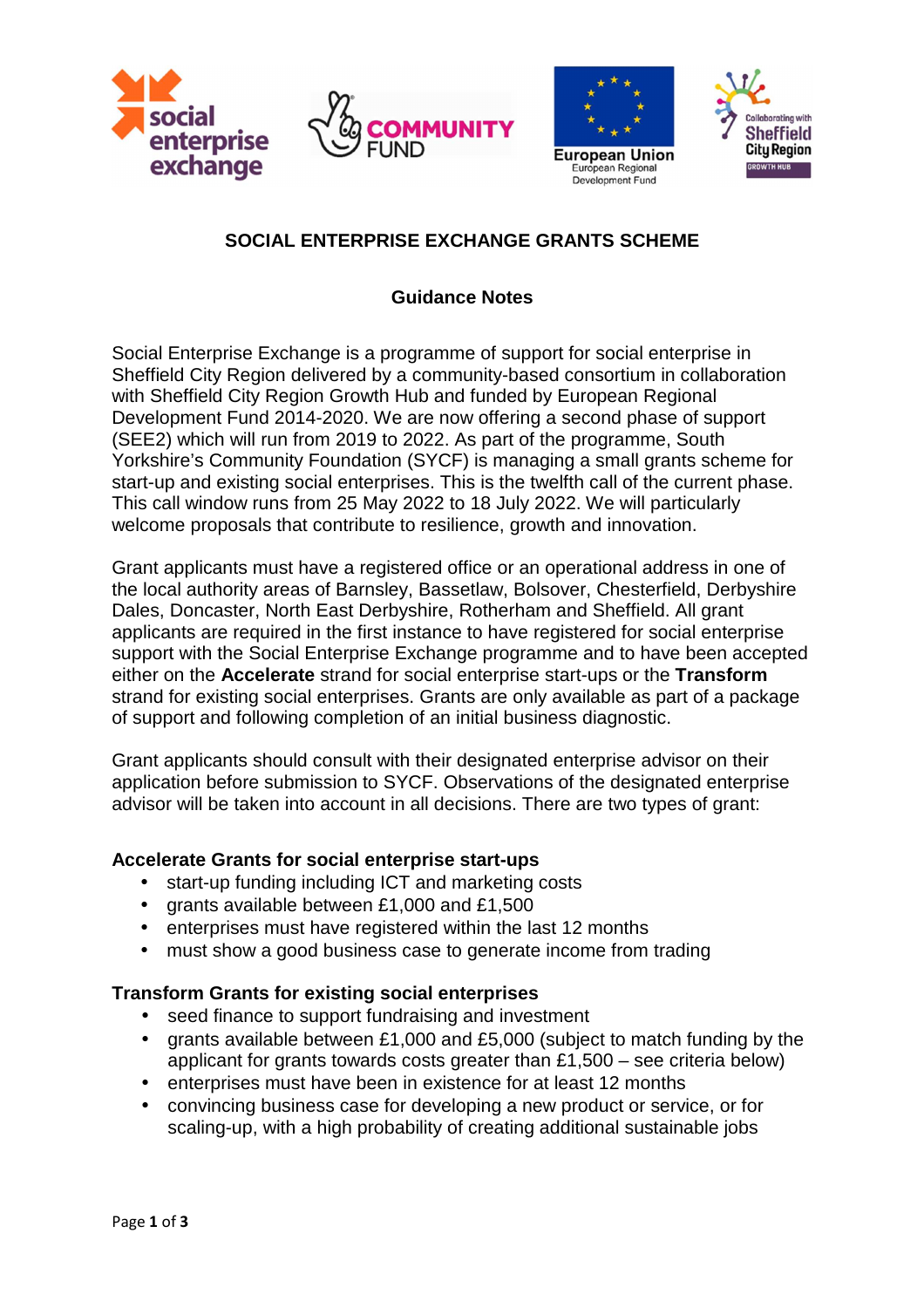### **Selection Criteria**

To be considered for a grant award applicants must meet all of the following selection criteria:

- Meet the following definition of a social enterprise: "A business with primarily social/environmental objectives, whose surpluses are principally reinvested for that purpose in the business or community rather than mainly being paid to shareholders and owners"
- Have a governing document with rules that are consistent with the above definition including an asset lock and limits on the distribution of surplus. Legal forms that will generally be considered acceptable include:
	- Registered Charity
	- Charitable Incorporated Organisation
	- Company Limited by Guarantee
	- Community Interest Company
	- Cooperative or Community Benefit Society
- Have a minimum of three unrelated directors/trustees, aged over 18.
- Have a bank account in the organisation's name, with at least two unrelated people required to sign cheques
- Have been accepted onto the Social Enterprise Exchange programme and have completed the State Aid Eligibility Form and Declaration
- Have completed the grant application form and supplied all supporting documents that are requested to accompany the grant application
- (Transform Grants only) 50% match funding commitment by the applicant from their own or other non-European Union funding towards costs greater than £1,500. Match funding must be towards actual costs of eligible items. The total budget (including match) should be provided in the application. Example 1. a budget proposal for £3,500 would require at least £1,000 match funding provided by the applicant alongside a grant request of up to £2,500 Example 2. a budget proposal for £8,500 would require at least £3,500 match funding provided by the applicant alongside a grant request of up to £5,000

### **Award criteria**

Eligible applicants will be selected for a grant award on the basis of the following equally weighted award criteria:

- Strength of the business case and commercial viability
- Skills and competences of the team
- Expected social impact of the business including jobs created
- Sales and marketing strategy
- Value for money

### **Types of activities that will be funded**

- ICT equipment
- Marketing and publicity costs
- Professional fees, where the support is not otherwise available through the business advice and support services of Social Enterprise Exchange